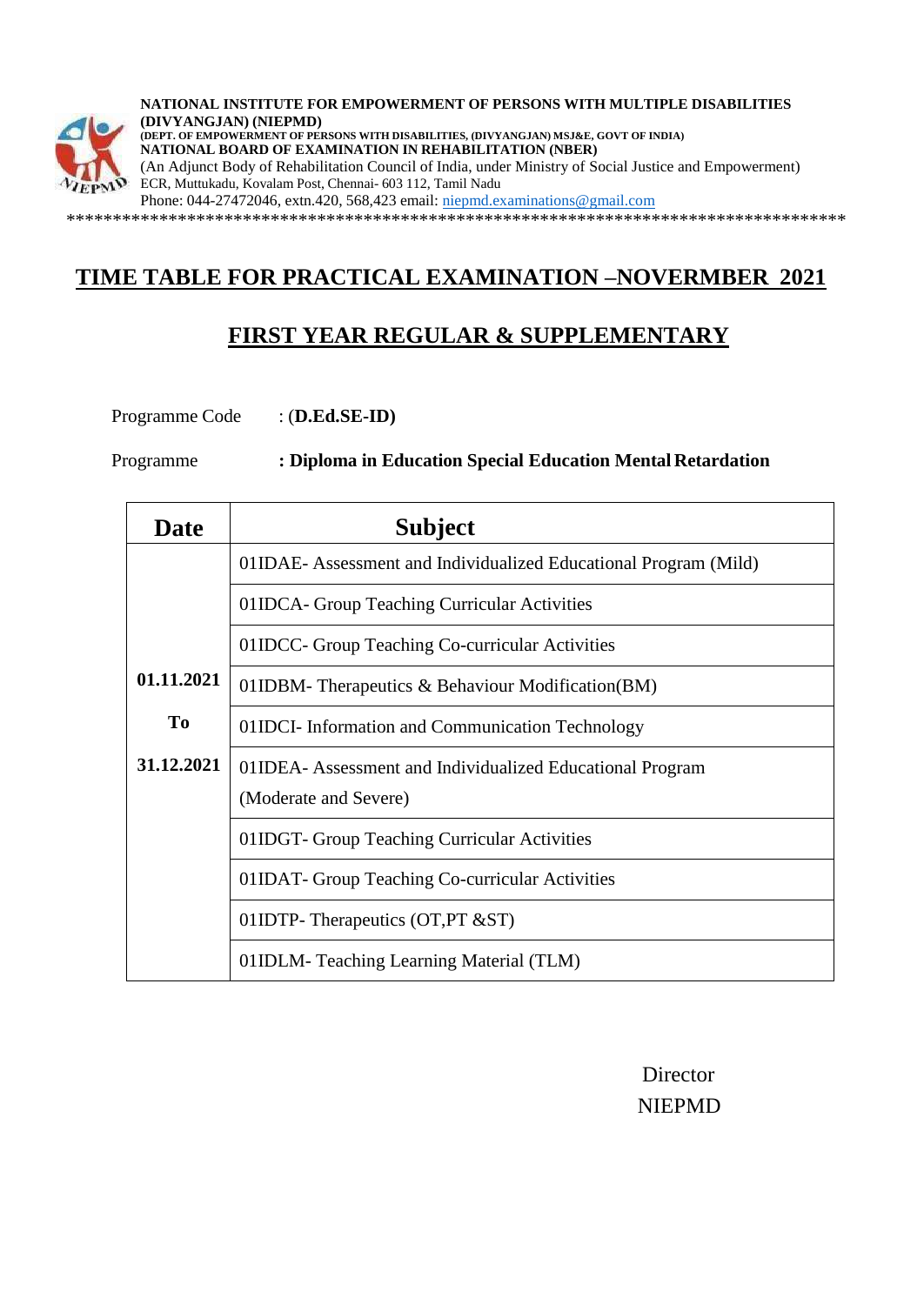

**NATIONAL INSTITUTE FOR EMPOWERMENT OF PERSONS WITH MULTIPLE DISABILITIES (DIVYANGJAN) (NIEPMD) (DEPT. OF EMPOWERMENT OF PERSONS WITH DISABILITIES, (DIVYANGJAN) MSJ&E, GOVT OF INDIA) NATIONAL BOARD OF EXAMINATION IN REHABILITATION (NBER)** (An Adjunct Body of Rehabilitation Council of India, under Ministry of Social Justice and Empowerment) ECR, Muttukadu, Kovalam Post, Chennai- 603 112, Tamil Nadu Phone: 044-27472046, extn.420, 568,423 email: [niepmd.examinations@gmail.com](mailto:niepmd.examinations@gmail.com) \*\*\*\*\*\*\*\*\*\*\*\*\*\*\*\*\*\*\*\*\*\*\*\*\*\*\*\*\*\*\*\*\*\*\*\*\*\*\*\*\*\*\*\*\*\*\*\*\*\*\*\*\*\*\*\*\*\*\*\*\*\*\*\*\*\*\*\*\*\*\*\*\*\*\*\*\*\*\*\*\*\*

# **TIME TABLE FOR PRACTICAL EXAMINATION –NOVERMBER 2021**

# **FIRST YEAR REGULAR AND SUPPLEMENTARY**

Programme Code **: (D.Ed.SE-CP)**

Programme **: Diploma in Education Special Education Cerebral Palsy (1st Year)**

| Date                         | Subject                                                            |
|------------------------------|--------------------------------------------------------------------|
|                              | 01CPAP - Assessment & Individualized Education Program             |
| 01.11.2021                   | 01 CPGC - Group Teaching & Peer Observation: Curricular Activities |
| T <sub>0</sub><br>31.12.2021 | 01CPMB - Therapeutics & Management of Behavior                     |
|                              | 01 CPTD - Preparation of Teaching Aids & Adaptive Devices          |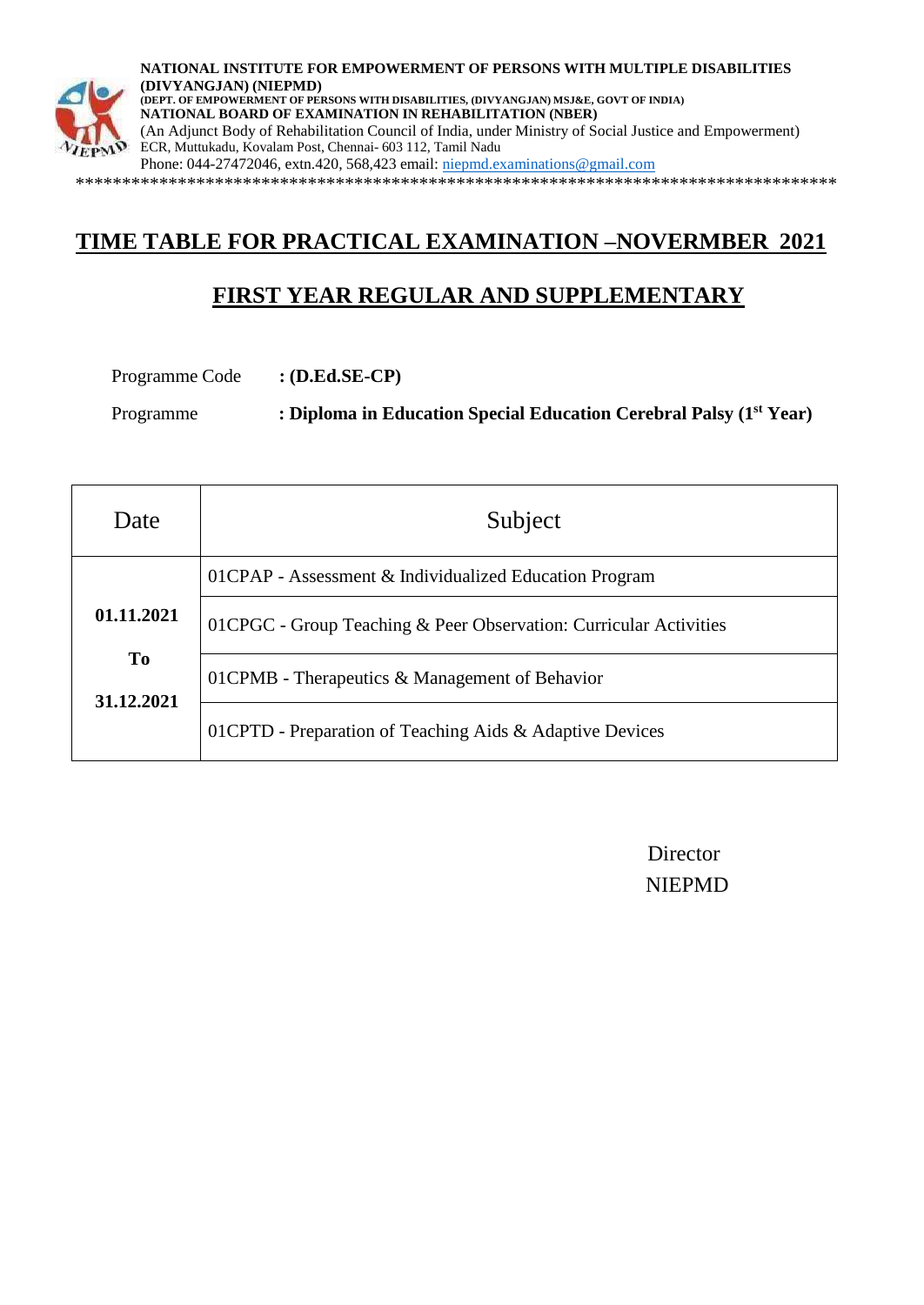

**NATIONAL INSTITUTE FOR EMPOWERMENT OF PERSONS WITH MULTIPLE DISABILITIES (DIVYANGJAN) (NIEPMD) (DEPT. OF EMPOWERMENT OF PERSONS WITH DISABILITIES, (DIVYANGJAN) MSJ&E, GOVT OF INDIA) NATIONAL BOARD OF EXAMINATION IN REHABILITATION (NBER)** (An Adjunct Body of Rehabilitation Council of India, under Ministry of Social Justice and Empowerment) ECR, Muttukadu, Kovalam Post, Chennai- 603 112, Tamil Nadu Phone: 044-27472046, extn.420, 568,423 email: [niepmd.examinations@gmail.com](mailto:niepmd.examinations@gmail.com)

\*\*\*\*\*\*\*\*\*\*\*\*\*\*\*\*\*\*\*\*\*\*\*\*\*\*\*\*\*\*\*\*\*\*\*\*\*\*\*\*\*\*\*\*\*\*\*\*\*\*\*\*\*\*\*\*\*\*\*\*\*\*\*\*\*\*\*\*\*\*\*\*\*\*\*\*\*\*\*\*\*\*

### **TIME TABLE FOR PRACTICAL EXAMINATION – NOVERMBER 2021**

#### **FRIST YEAR REGULAR AND SUPPLEMENTARY**

Programme Code : (**D.Ed.SE-MD)**

Programme **: Diploma in Education Special Education Multiple Disabilities**

| <b>Date</b>             | <b>Subject</b>                                           |
|-------------------------|----------------------------------------------------------|
|                         | 01MDAI-Assessment and Individualized Educational Program |
|                         | 01MDGT-Group Teaching Curricular Activities              |
| 01.11.2021              | 01MDGC-Co-curricular Activities                          |
| <b>TO</b><br>31.02.2021 | 01MDTB-Therapeutics & Behaviour Modification(BM)         |
|                         | 01MDIC- Information and Communication Technology         |
|                         | 01MDTL-Teaching Learning Materials                       |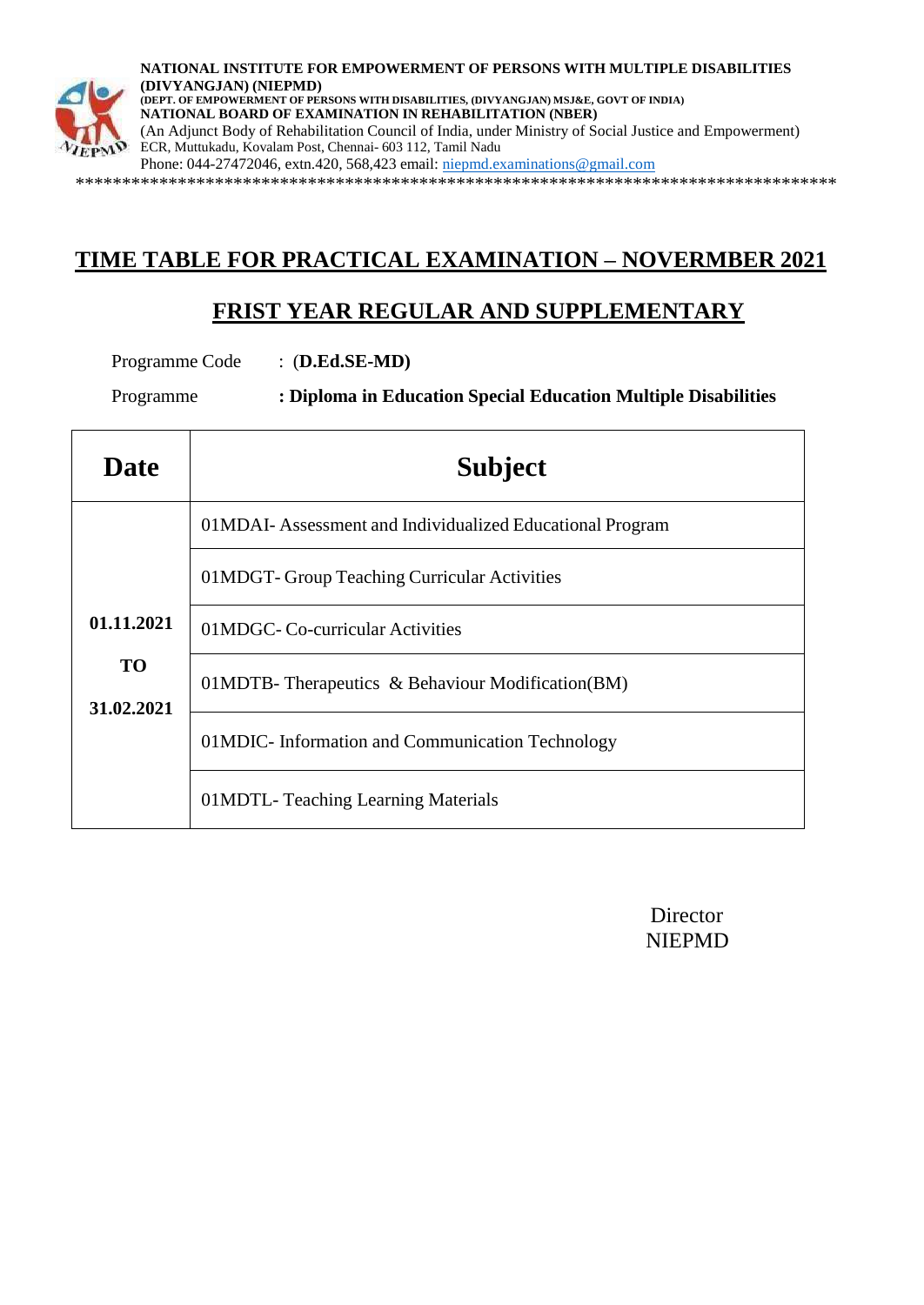

**NATIONAL INSTITUTE FOR EMPOWERMENT OF PERSONS WITH MULTIPLE DISABILITIES (DIVYANGJAN) (NIEPMD) (DEPT. OF EMPOWERMENT OF PERSONS WITH DISABILITIES, (DIVYANGJAN) MSJ&E, GOVT OF INDIA) NATIONAL BOARD OF EXAMINATION IN REHABILITATION (NBER)** (An Adjunct Body of Rehabilitation Council of India, under Ministry of Social Justice and Empowerment) ECR, Muttukadu, Kovalam Post, Chennai- 603 112, Tamil Nadu Phone: 044-27472046, extn.420, 568,423 email: [niepmd.examinations@gmail.com](mailto:niepmd.examinations@gmail.com) \*\*\*\*\*\*\*\*\*\*\*\*\*\*\*\*\*\*\*\*\*\*\*\*\*\*\*\*\*\*\*\*\*\*\*\*\*\*\*\*\*\*\*\*\*\*\*\*\*\*\*\*\*\*\*\*\*\*\*\*\*\*\*\*\*\*\*\*\*\*\*\*\*\*\*\*\*\*\*\*\*\*

# **TIME TABLE FOR PRACTICAL EXAMINATION –NOVERMBER 2021**

## **FIRST YEAR REGULAR AND SUPPLEMENTARY**

Programme Code **: 0551 (DVR (ID))**

Programme **: Diploma in Vocational Rehabilitation (Mental Retardation)**

| Date                    | Subject                                                             |
|-------------------------|---------------------------------------------------------------------|
|                         | <b>DVRIP</b> - Individualized Vocational Training Program           |
| 01.11.2021              | <b>DVRGP</b> - Group Vocational Training Program                    |
| <b>To</b><br>31.12.2021 | DVRMS – Market Survey, Job Analysis & Trades Training               |
|                         | DVRDA- Development of Adaptive Devices & Teaching Learning Material |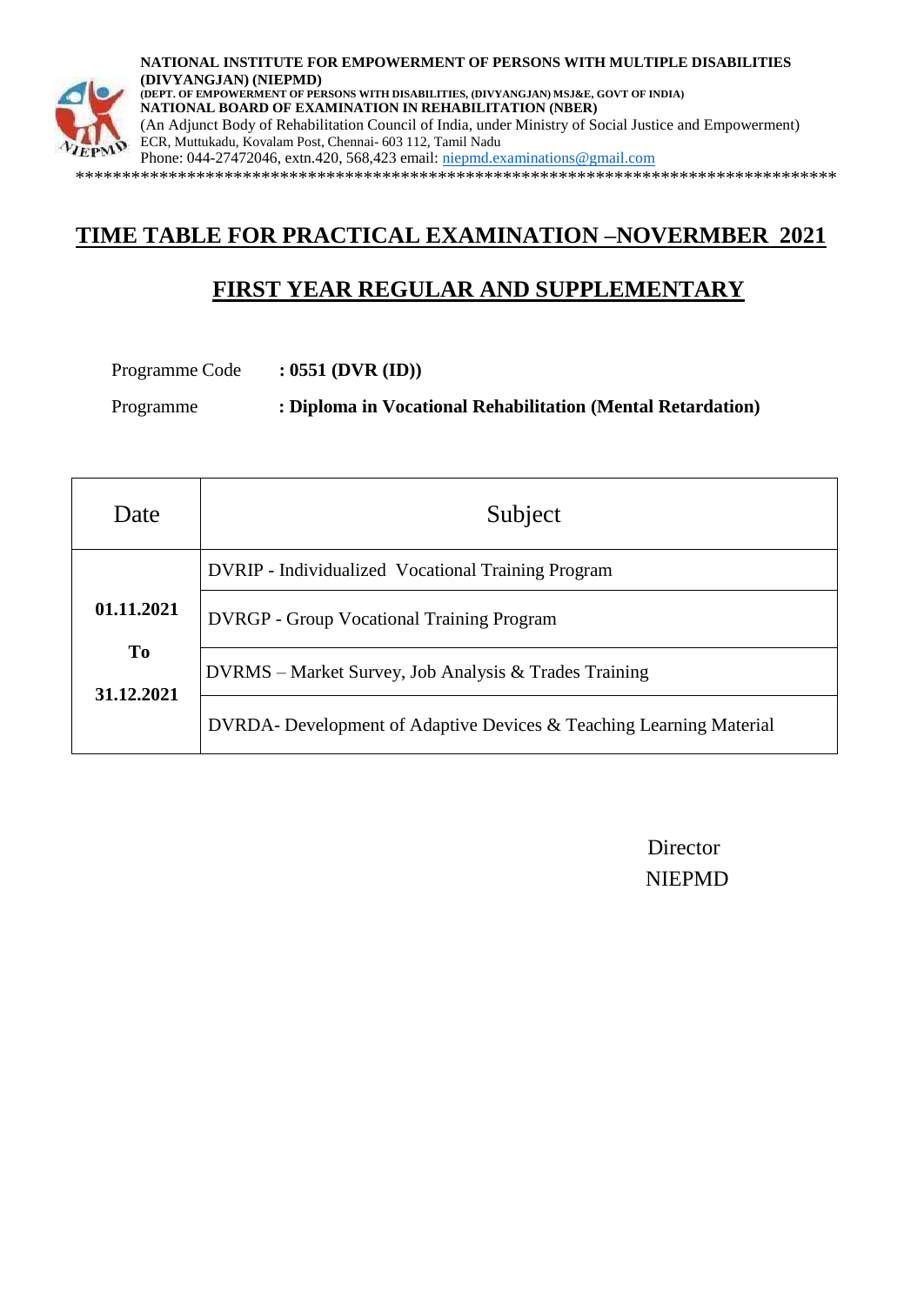

**NATIONAL INSTITUTE FOR EMPOWERMENT OF PERSONS WITH MULTIPLE DISABILITIES (DIVYANGJAN) (NIEPMD) (DEPT. OF EMPOWERMENT OF PERSONS WITH DISABILITIES, (DIVYANGJAN) MSJ&E, GOVT OF INDIA) NATIONAL BOARD OF EXAMINATION IN REHABILITATION (NBER)** (An Adjunct Body of Rehabilitation Council of India, under Ministry of Social Justice and Empowerment) ECR, Muttukadu, Kovalam Post, Chennai- 603 112, Tamil Nadu Phone: 044-27472046, extn.420, 568,423 email: [niepmd.examinations@gmail.com](mailto:niepmd.examinations@gmail.com) \*\*\*\*\*\*\*\*\*\*\*\*\*\*\*\*\*\*\*\*\*\*\*\*\*\*\*\*\*\*\*\*\*\*\*\*\*\*\*\*\*\*\*\*\*\*\*\*\*\*\*\*\*\*\*\*\*\*\*\*\*\*\*\*\*\*\*\*\*\*\*\*\*\*\*\*\*\*\*\*\*\*

# **TIME TABLE FOR PRACTICAL EXAMINATION –NOVERMBER 2021**

## **FIRST YEAR REGULAR AND SUPPLEMENTARY**

Programme Code **: 519 (DECSE (ID))**

Programme **: Diploma in Early Childhood Special Education (Mental Retardation)**

| Date             | Subject                                                                                                                      |
|------------------|------------------------------------------------------------------------------------------------------------------------------|
|                  | <b>ECSPS</b> – Service Program                                                                                               |
| 01.11.2021       | <b>ECSGT</b> - Group Teaching                                                                                                |
| To<br>31.12.2021 | ECSTI – Therapeutics Intervention : (Physical Therapy (PT $&O(T)$ / Yoga $&$ Play<br>Therapy / Speech $\&$ Language Therapy) |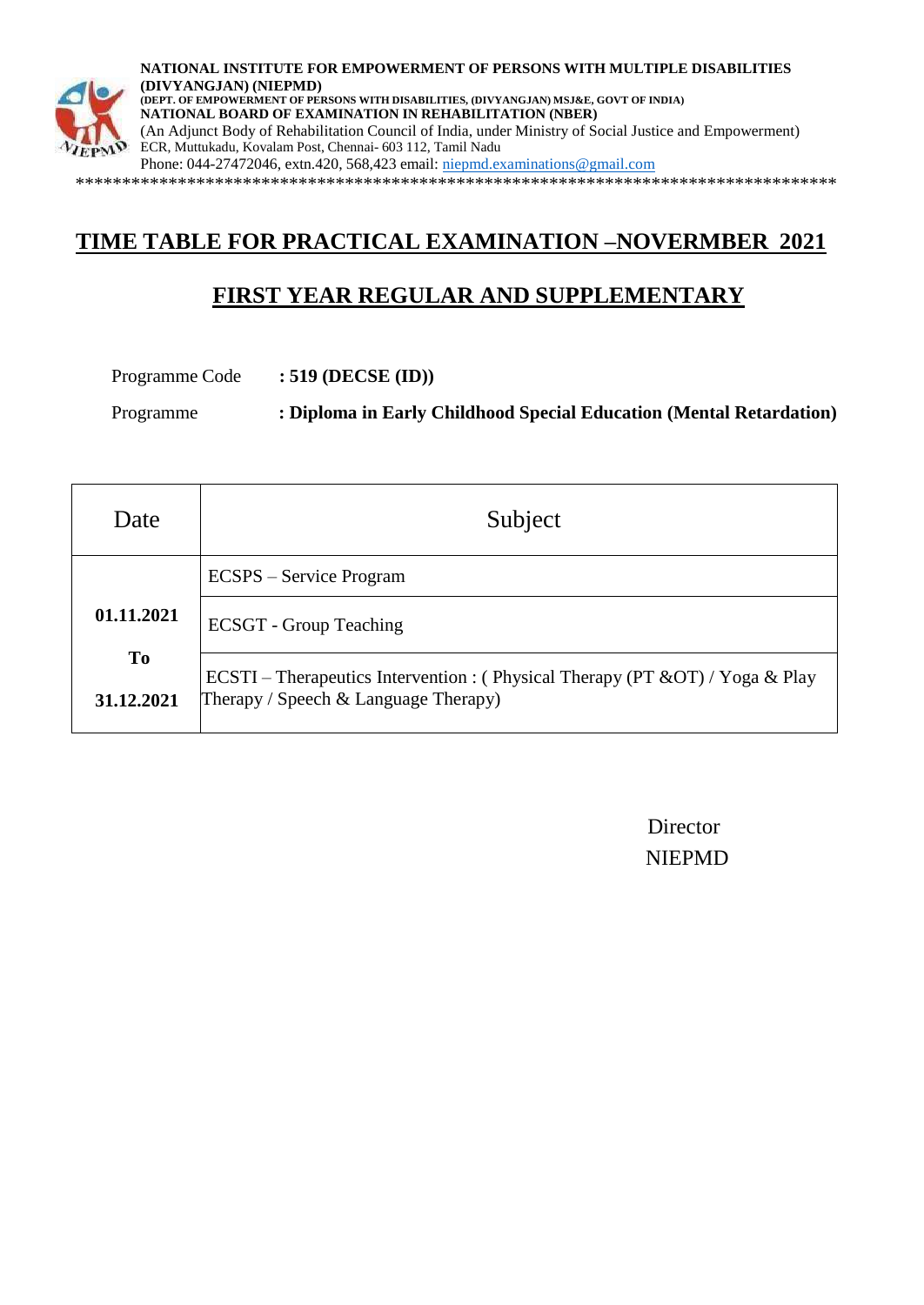

**NATIONAL INSTITUTE FOR EMPOWERMENT OF PERSONS WITH MULTIPLE DISABILITIES (DIVYANGJAN) (NIEPMD) (DEPT. OF EMPOWERMENT OF PERSONS WITH DISABILITIES, (DIVYANGJAN) MSJ&E, GOVT OF INDIA) NATIONAL BOARD OF EXAMINATION IN REHABILITATION (NBER)** (An Adjunct Body of Rehabilitation Council of India, under Ministry of Social Justice and Empowerment) ECR, Muttukadu, Kovalam Post, Chennai- 603 112, Tamil Nadu Phone: 044-27472046, extn.420, 568,423 email: [niepmd.examinations@gmail.com](mailto:niepmd.examinations@gmail.com) \*\*\*\*\*\*\*\*\*\*\*\*\*\*\*\*\*\*\*\*\*\*\*\*\*\*\*\*\*\*\*\*\*\*\*\*\*\*\*\*\*\*\*\*\*\*\*\*\*\*\*\*\*\*\*\*\*\*\*\*\*\*\*\*\*\*\*\*\*\*\*\*\*\*\*\*\*\*\*\*\*\*

# **TIME TABLE FOR PRACTICAL EXAMINATION –NOVERMBER 2021**

# **FIRST YEAR REGULAR AND SUPPLEMENTARY**

Programme Code **: 1502 (D.P.O)** 

Programme **: Diploma in Prosthetics & Orthotics** 

| Date             | Subject                   |
|------------------|---------------------------|
| 01.11.2021       | 01DPOUE – Prosthetics U.E |
| To<br>31.12.2021 | 01DPOOR – Orthotic U.E    |